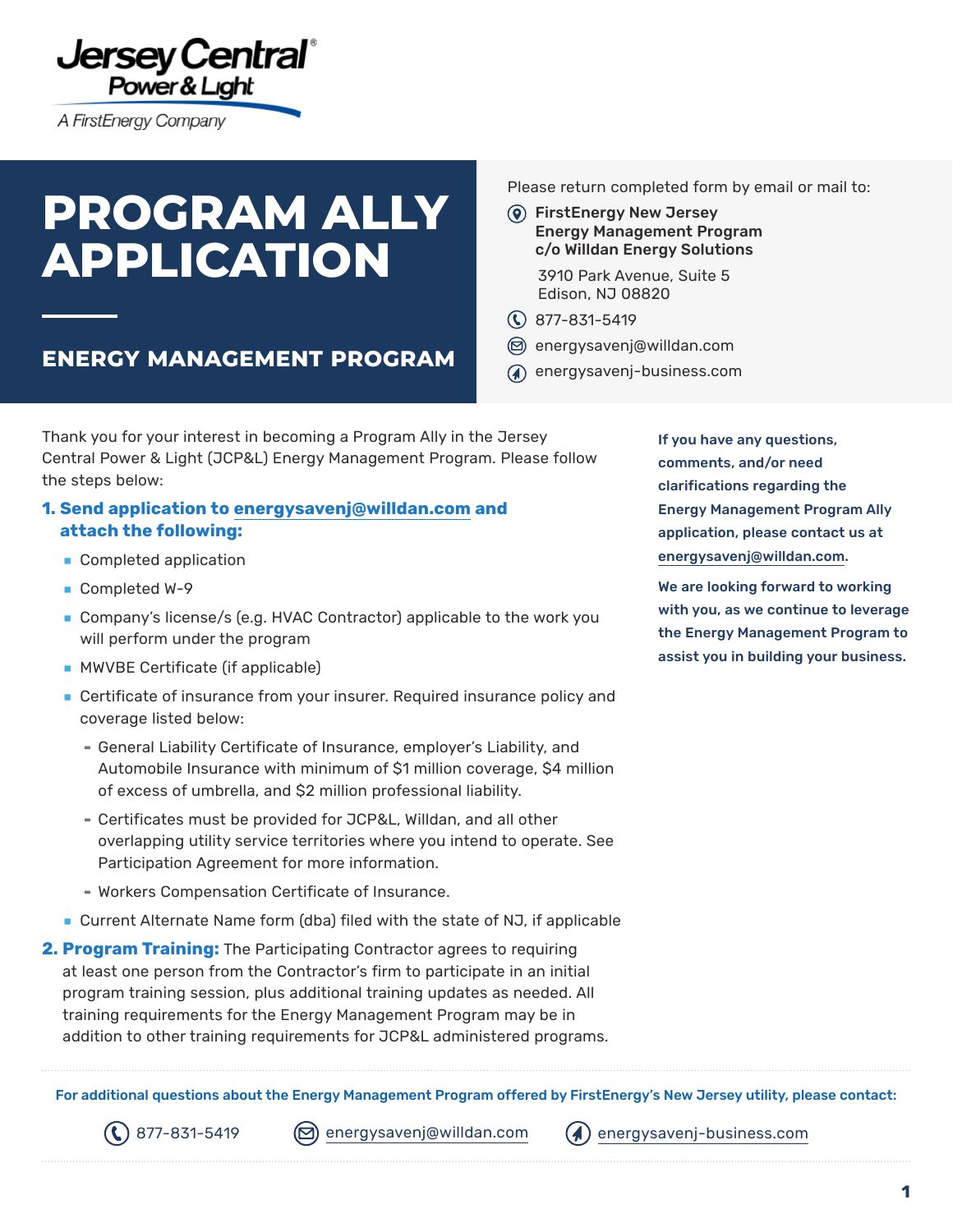# **APPLICANT INFORMATION**

| <b>Company Name:</b>                |                                          |        |         |                             |                               |                                        |                                |  |
|-------------------------------------|------------------------------------------|--------|---------|-----------------------------|-------------------------------|----------------------------------------|--------------------------------|--|
| Contact:                            |                                          | Title: |         |                             | Email:                        |                                        |                                |  |
| Mailing<br>Address:                 |                                          |        | City:   |                             |                               | State:                                 | Zip:                           |  |
| Office Phone:                       |                                          | Cell:  |         |                             | Fax:                          |                                        |                                |  |
| Website:                            |                                          |        |         |                             |                               |                                        |                                |  |
| Years in<br>Business:               | Years under<br><b>Current Ownership:</b> |        |         | Number of<br>Employees:     |                               | Number of<br>Administrative Employees: |                                |  |
| <b>Check</b><br>That Apply:         | <b>Minority Owned Business</b>           |        | $\odot$ | <b>Women Owned Business</b> |                               | <b>Veteran Owned Business</b>          |                                |  |
| Federal Tax ID:                     | Corporation                              |        | $\odot$ | Partnership                 | Individual/Sole<br>Proprietor |                                        | Exempt (Tax exempt/non-profit) |  |
| How Did You Hear about the Program? |                                          |        |         |                             |                               |                                        |                                |  |

# **COMPANY CONTACTS**

| Name:                                           | Email:                                                                             |                        | Phone: |           | Position:                           |  |  |  |
|-------------------------------------------------|------------------------------------------------------------------------------------|------------------------|--------|-----------|-------------------------------------|--|--|--|
| Name:                                           | Email:                                                                             |                        | Phone: |           | Position:                           |  |  |  |
| Name:                                           | Email:                                                                             |                        | Phone: |           | Position:                           |  |  |  |
| Name:                                           | Email:                                                                             |                        | Phone: |           | Position:                           |  |  |  |
| Name:                                           | Email:                                                                             |                        | Phone: |           | Position:                           |  |  |  |
| <b>COMPANY INFORMATION</b>                      |                                                                                    |                        |        |           |                                     |  |  |  |
| <b>Business Type</b>                            |                                                                                    |                        |        |           |                                     |  |  |  |
| <b>Electrical Contractor</b>                    | Manufacturer                                                                       | Distributor            |        | Architect | Consultant                          |  |  |  |
| $\left( \bullet \right)$<br>Manufacturer's Rep  | Retailer                                                                           | Engineer               |        |           | <b>Mechanical Contractor (HVAC)</b> |  |  |  |
|                                                 | Please Check What Measures You Are Interested in Providing. (Check all that apply) |                        |        |           |                                     |  |  |  |
| Retro-commissioning<br>$\overline{\phantom{a}}$ | $\bullet$ HVAC Controls                                                            | $\bullet$ HVAC Tune-up |        |           | <b>Strategic Energy Management</b>  |  |  |  |
| Refrigeration                                   | Lighting                                                                           |                        |        |           |                                     |  |  |  |
|                                                 | Please Note Any Other Comments about Your Focused Specialties.                     |                        |        |           |                                     |  |  |  |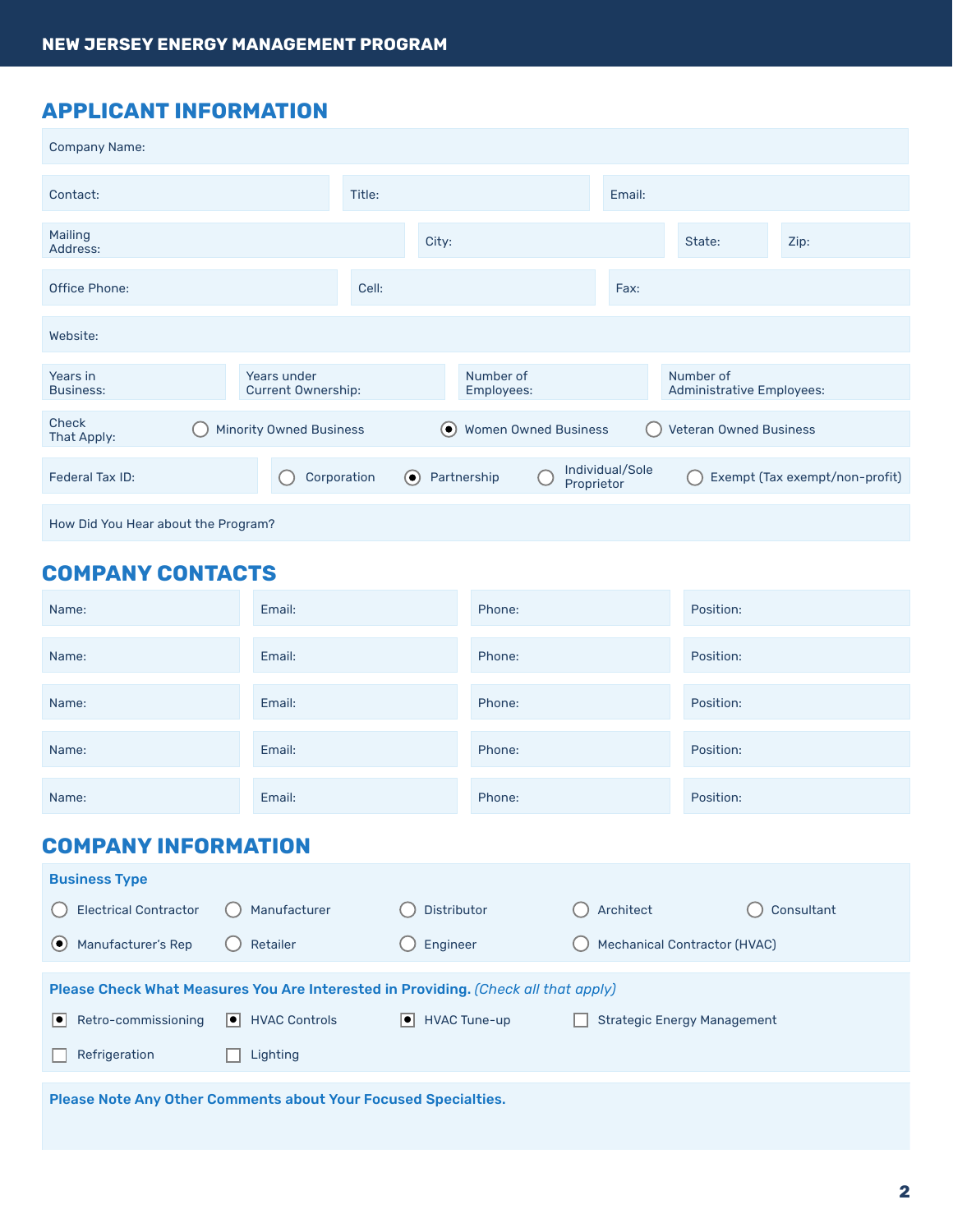#### **SUMMARY OF INSURANCE**

As noted earlier, you will be required to provide Certificates of Insurance listing JCP&L, Program Implementer, and any overlapping utilities where you intend to operate as a condition of participation in this program. For this summary, it is acceptable to note if address and contact is the same for multiple policies.

# **INSURANCE INFORMATION- GENERAL LIABILITY**

| Company:             |        |       |                                                       |        |      |
|----------------------|--------|-------|-------------------------------------------------------|--------|------|
| Mailing<br>Address:  |        | City: |                                                       | State: | Zip: |
| <b>Contact Name:</b> | Phone: |       | Amount of Coverage:<br>(Must be at least \$1 million) |        |      |

#### **INSURANCE INFORMATION- EMPLOYER'S LIABILITY**

| Company:             |        |       |                                                       |        |      |
|----------------------|--------|-------|-------------------------------------------------------|--------|------|
| Mailing<br>Address:  |        | City: |                                                       | State: | Zip: |
| <b>Contact Name:</b> | Phone: |       | Amount of Coverage:<br>(Must be at least \$1 million) |        |      |

#### **INSURANCE INFORMATION- AUTO INSURANCE**

| Company:             |        |       |                                                       |        |      |
|----------------------|--------|-------|-------------------------------------------------------|--------|------|
| Mailing<br>Address:  |        | City: |                                                       | State: | Zip: |
| <b>Contact Name:</b> | Phone: |       | Amount of Coverage:<br>(Must be at least \$1 million) |        |      |

# **INSURANCE INFORMATION- EXCESS UMBRELLA**

| Company:             |        |       |                                                       |        |      |
|----------------------|--------|-------|-------------------------------------------------------|--------|------|
| Mailing<br>Address:  |        | City: |                                                       | State: | Zip: |
| <b>Contact Name:</b> | Phone: |       | Amount of Coverage:<br>(Must be at least \$4 million) |        |      |

# **INSURANCE INFORMATION- PROFESSIONAL LIABILITY**

| Company:             |        |       |                                                       |        |      |
|----------------------|--------|-------|-------------------------------------------------------|--------|------|
| Mailing<br>Address:  |        | City: |                                                       | State: | Zip: |
| <b>Contact Name:</b> | Phone: |       | Amount of Coverage:<br>(Must be at least \$2 million) |        |      |